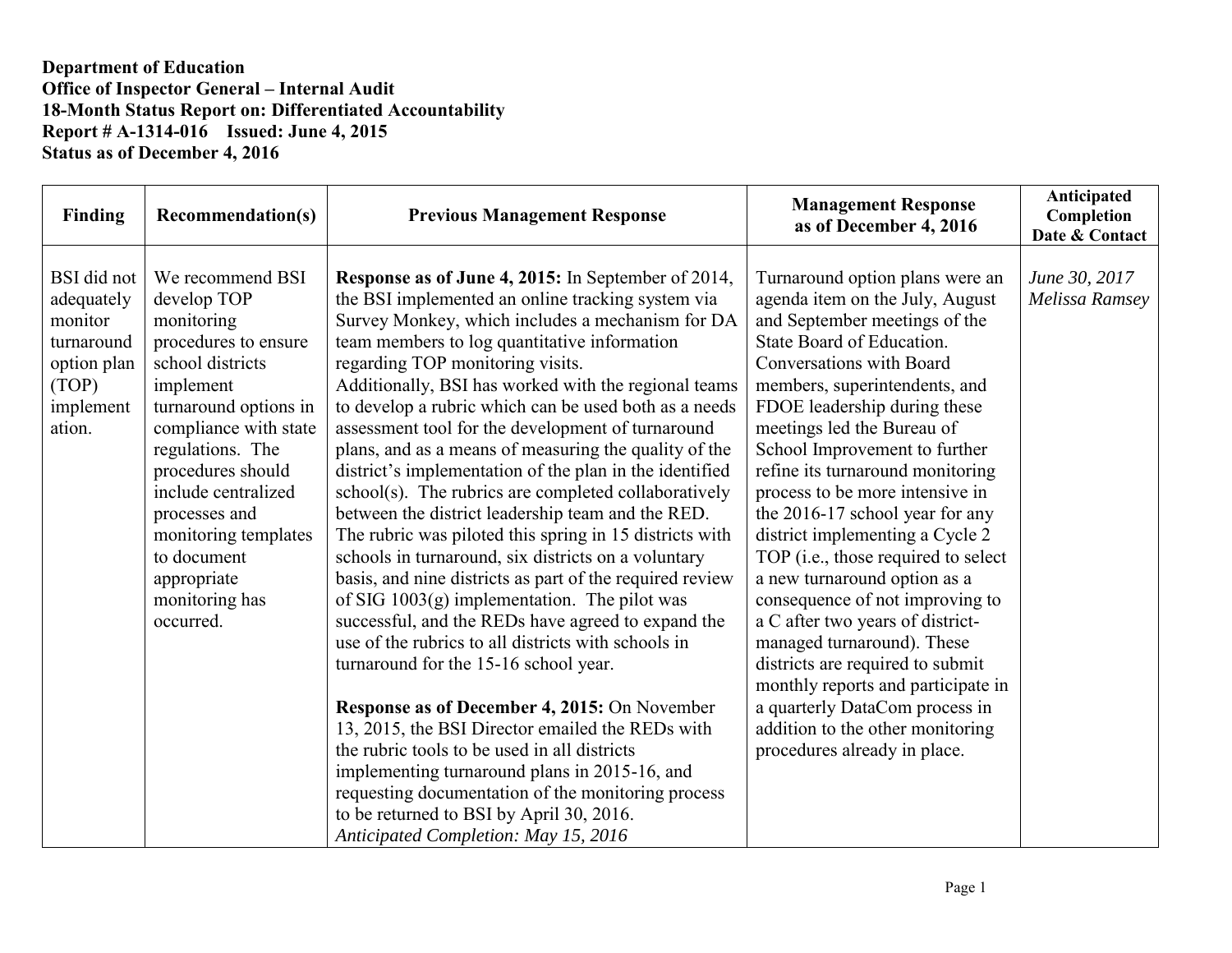| Finding                                                 | <b>Recommendation(s)</b>                                                                                                                                                                                                                              | <b>Previous Management Response</b>                                                                                                                                                                                                                                                                                                                                                                                                                                                                                                                                                                                                                                                                                                                                                                                                                                                  | <b>Management Response</b><br>as of December 4, 2016                                                                                                | Anticipated<br>Completion<br>Date & Contact |
|---------------------------------------------------------|-------------------------------------------------------------------------------------------------------------------------------------------------------------------------------------------------------------------------------------------------------|--------------------------------------------------------------------------------------------------------------------------------------------------------------------------------------------------------------------------------------------------------------------------------------------------------------------------------------------------------------------------------------------------------------------------------------------------------------------------------------------------------------------------------------------------------------------------------------------------------------------------------------------------------------------------------------------------------------------------------------------------------------------------------------------------------------------------------------------------------------------------------------|-----------------------------------------------------------------------------------------------------------------------------------------------------|---------------------------------------------|
|                                                         |                                                                                                                                                                                                                                                       | Response as of June 3, 2016: Each region allowed<br>their TOP-implementing districts to complete a self-<br>assessment using the rubric and then met to discuss<br>and finalize. Completed rubrics have been received in<br>BSI for all implementing districts.<br>Anticipated Completion: June 9, 2016                                                                                                                                                                                                                                                                                                                                                                                                                                                                                                                                                                              |                                                                                                                                                     |                                             |
| State-led<br>initiative<br>outcomes<br>were not<br>met. | We recommend BSI<br>establish reasonable<br>and measurable<br>performance goals for<br>reading, math, and<br>science and monitor<br>performance in the<br>targeted PLA schools<br>to ensure<br>accountability and<br>continued school<br>improvement. | Response as of June 4, 2015: "Targeted PLA"<br>schools are no longer an identified group, as the<br>RTTT grant ends in June 30, 2015. BSI will work to<br>establish new targets after the new assessment cut<br>scores are known.<br>Response as of December 4, 2015: Commissioner<br>Stewart has recommended assessment cut scores<br>which are slated to be adopted by the State Board at<br>the January meeting. We expect 2014-15 school<br>grades to be released shortly thereafter, which will<br>give us baseline information to inform conversations<br>with leadership regarding new performance goals.<br>Anticipated Completion: August 1, 2016<br>Response as of June 3, 2016: FDOE leadership is<br>working on the state plan for implementing the<br>ESSA. New performance goals will be established<br>through this process<br>Anticipated Completion: August 1, 2017 | FDOE leadership is working on<br>the state plan for implementing<br>the ESSA. New performance<br>goals will be established through<br>this process. | August 1, 2017<br>Melissa Ramsey            |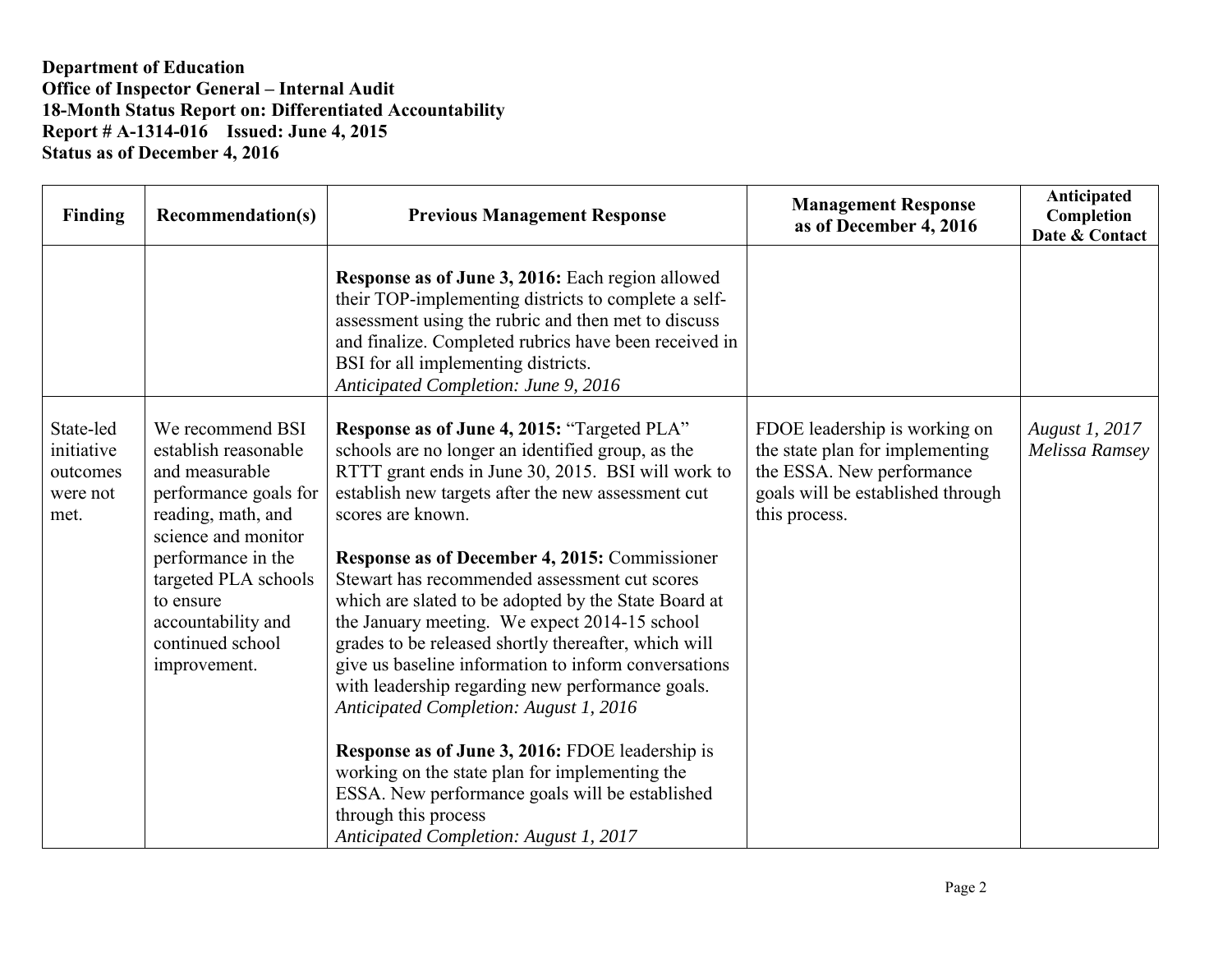| <b>Finding</b>                                                                                                                          | <b>Recommendation(s)</b>                                                                                                                                                                                                                        | <b>Previous Management Response</b>                                                                                                                                                                                                                                                                                                                                                                                                                                                                                                                                                                                                                                                                  | <b>Management Response</b><br>as of December 4, 2016                                                                                                                                                                                                                                                                                                                                                                                                        | Anticipated<br>Completion<br>Date & Contact |
|-----------------------------------------------------------------------------------------------------------------------------------------|-------------------------------------------------------------------------------------------------------------------------------------------------------------------------------------------------------------------------------------------------|------------------------------------------------------------------------------------------------------------------------------------------------------------------------------------------------------------------------------------------------------------------------------------------------------------------------------------------------------------------------------------------------------------------------------------------------------------------------------------------------------------------------------------------------------------------------------------------------------------------------------------------------------------------------------------------------------|-------------------------------------------------------------------------------------------------------------------------------------------------------------------------------------------------------------------------------------------------------------------------------------------------------------------------------------------------------------------------------------------------------------------------------------------------------------|---------------------------------------------|
| BSI did not<br>make all<br>required<br>visits to<br>monitor<br>the fidelity<br>of School<br>Improveme<br>nt Plan<br>implement<br>ation. | We recommend BSI<br>continue to improve<br>monitoring efforts to<br>ensure<br>implementation<br>fidelity and<br>compliance with the<br>Florida<br>Administrative Code.<br>This should include<br>enhancing procedures<br>to develop centralized | Response as of June 4, 2015: In September 2014,<br>BSI implemented an online tracking system via<br>Survey Monkey to capture quantitative information<br>regarding SIP monitoring visits. Additionally, DA<br>schools are required to submit a mid-year reflection<br>on progress toward goals and plan implementation<br>for RED review, which is documented in CIMS.<br>The BSI has additional plans to enhance the means of<br>documentation in CIMS, including more options for<br>recording qualitative feedback, and tracking and<br>uploading deliverables, pending funding availability.                                                                                                     | The 2016-17 SIP opened in CIMS<br>on May 9, 2016. The deadline for<br>DA schools to submit their draft<br>plans for review by their regional<br>executive director was August 31,<br>2016; the deadline for the REDs<br>to provide feedback was<br>September 30, 2016; the final<br>publication deadline was October<br>31, 2016. The regional teams<br>have provided ongoing support to<br>districts and schools during the<br>development of these plans. | June 30, 2017<br>Melissa Ramsey             |
|                                                                                                                                         | processes and<br>monitoring templates<br>to demonstrate<br>appropriate<br>monitoring has<br>occurred.                                                                                                                                           | Response as of December 4, 2015: On October 21,<br>BSI presented to the REDs a year-end summary of<br>2014-15 school and district support, which was based<br>on the field team logs submitted via Survey Monkey.<br>The analysis was used as a conversation starter about<br>the types of information being collected, and how<br>collection methods can be refined to obtain more<br>consistent data in 2015-16.<br>The mid-year reflection process will begin in January<br>and end by April 1, 2016. We are working to make<br>minor tweaks to the tracking system for the mid-year<br>process so that we can record qualitative feedback in<br>addition to quantitative records of the reviews. | As of October 31, 2016, over<br>95% of the required 468 SIPs had<br>been reviewed by the REDs;<br>however, only 40% had been<br>published by the districts. Note:<br>due to late additions to the DA<br>list after school grade appeals,<br>nine districts received extensions<br>to the publication deadline for<br>those SIPs until December 15.<br>For those districts that were<br>overdue, BSI staff began making                                      |                                             |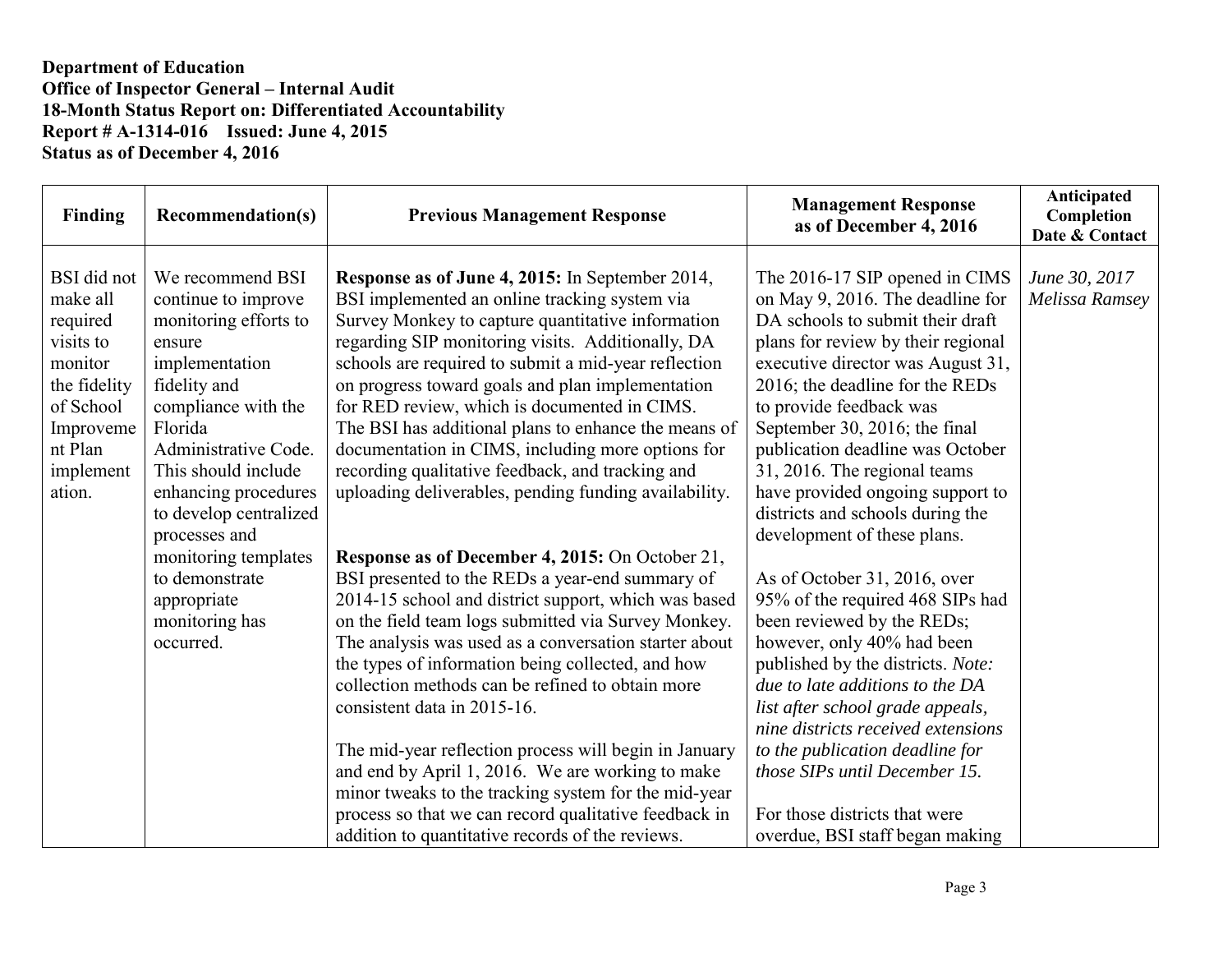| Finding                                                  | <b>Recommendation(s)</b>                                                                    | <b>Previous Management Response</b>                                                                                                                                                                                                                                                                                                                                                                                                                                                                                                                                                                                                                                                                                                                                                                                                                                                                                                                                                | <b>Management Response</b><br>as of December 4, 2016                                                                                                                                                                                                                                                                                                                                                                                                                                                                                                                                     | Anticipated<br>Completion<br>Date & Contact |
|----------------------------------------------------------|---------------------------------------------------------------------------------------------|------------------------------------------------------------------------------------------------------------------------------------------------------------------------------------------------------------------------------------------------------------------------------------------------------------------------------------------------------------------------------------------------------------------------------------------------------------------------------------------------------------------------------------------------------------------------------------------------------------------------------------------------------------------------------------------------------------------------------------------------------------------------------------------------------------------------------------------------------------------------------------------------------------------------------------------------------------------------------------|------------------------------------------------------------------------------------------------------------------------------------------------------------------------------------------------------------------------------------------------------------------------------------------------------------------------------------------------------------------------------------------------------------------------------------------------------------------------------------------------------------------------------------------------------------------------------------------|---------------------------------------------|
|                                                          |                                                                                             | However, we are uncertain whether current resources<br>will support the changes (i.e., whether they are<br>complex and considered new development or can be<br>paid for out of our maintenance budget).<br>Anticipated Completion: April 1, 2016<br>Response as of June 3, 2016: Between August 15,<br>2015, and April 15, 2016, all traditional priority<br>schools received at least one onsite support visit<br>(according to the DA logs), with an average of five<br>visits logged per priority school. Onsite support is<br>differentiated by need in consultation with the district<br>office.<br>BSI was able to modify the Reflection module in<br>CIMS to capture additional qualitative and better<br>quantitative data from the mid-year reviews.<br>As of April 1, 92% of 492 schools required to<br>complete a mid-year reflection had done so, and 99%<br>of completed reflections were reviewed by the<br>respective RED.<br>Anticipated Completion: April 1, 2016 | calls on October 31 to district<br>contacts to provide technical<br>assistance in completing the last<br>steps for publication. As of<br>November 14, 2016, 98% of<br>required SIPs have been reviewed<br>by the RED and 89% have been<br>published.<br>Monitoring of SIP<br>implementation will occur<br>throughout the school year during<br>monthly meetings with districts<br>and site visits for priority schools<br>(documented via the DA logs),<br>and will be formally reviewed<br>and recorded in CIMS during the<br>mid-year reflection process in<br>February-March of 2017. |                                             |
| <b>BSI</b> did not<br>adequately<br>track and<br>monitor | We recommend BSI<br>capture vacancy dates<br>and retain historical<br>staff vacancy data to | <b>Response as of June 4, 2015:</b> A new vacancy<br>tracking system was implemented in April 2015,<br>which ensures we retain all historical staff vacancy<br>data. The 2015-16 DAP grant includes                                                                                                                                                                                                                                                                                                                                                                                                                                                                                                                                                                                                                                                                                                                                                                                | BSI is using the vacancy tracking<br>system as intended. As of<br>November 14, 2016, there are two<br>vacancies on the DAP grant, both                                                                                                                                                                                                                                                                                                                                                                                                                                                   | Ongoing<br><b>Shannon</b><br>Houston        |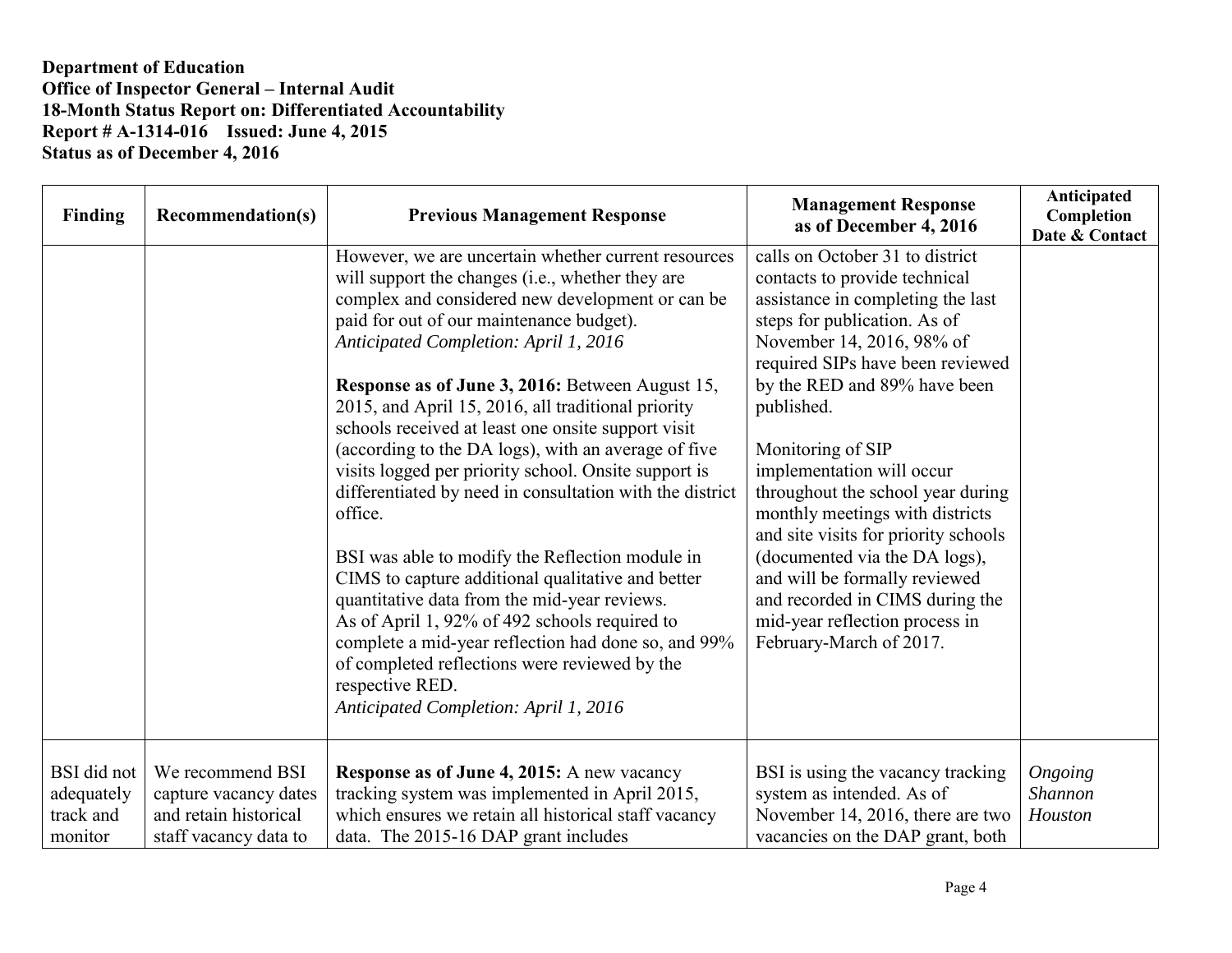| Finding                    | <b>Recommendation(s)</b>                                                                                                                                                                                                                                  | <b>Previous Management Response</b>                                                                                                                                                                                                                                                                                                                                                                                                                                                                                                                                                                                                                                                                                                                                                                                                                                                                                                                                                                                                                                                                                                                                                                                                                                         | <b>Management Response</b><br>as of December 4, 2016                                                                                                                                                                                                                                                                                                                                                                                                                             | Anticipated<br>Completion<br>Date & Contact |
|----------------------------|-----------------------------------------------------------------------------------------------------------------------------------------------------------------------------------------------------------------------------------------------------------|-----------------------------------------------------------------------------------------------------------------------------------------------------------------------------------------------------------------------------------------------------------------------------------------------------------------------------------------------------------------------------------------------------------------------------------------------------------------------------------------------------------------------------------------------------------------------------------------------------------------------------------------------------------------------------------------------------------------------------------------------------------------------------------------------------------------------------------------------------------------------------------------------------------------------------------------------------------------------------------------------------------------------------------------------------------------------------------------------------------------------------------------------------------------------------------------------------------------------------------------------------------------------------|----------------------------------------------------------------------------------------------------------------------------------------------------------------------------------------------------------------------------------------------------------------------------------------------------------------------------------------------------------------------------------------------------------------------------------------------------------------------------------|---------------------------------------------|
| staff<br>vacancy<br>dates. | ensure the<br>performance of the<br>fiscal agents is in<br>alignment with the<br>scope of work<br>dictated by the grants.<br>We additionally<br>recommend BSI<br>strengthen the grant<br>agreements to specify<br>a timeframe to fill<br>staff vacancies. | approximately 21.5 FTE slots, which is substantially<br>smaller than the RTTT grant. This will mitigate the<br>risk of having multiple vacancies simultaneously.<br>The vacancy lengths are a by-product of multiple<br>decision points made on a case-by-case basis, and<br>cannot be determined ahead of time in the grant<br>agreement.<br>1) When a vacancy occurs, the RED determines<br>whether it is appropriate timing to post the<br>vacancy (e.g., time of year candidates are<br>likely to apply, whether the team has the<br>bandwidth to engage in the hiring process,<br>$etc.$ ).<br>Once a decision is made to post the position,<br>2)<br>the RED has to review the candidate pool to<br>determine whether it is strong enough to<br>complete an interview process and make a<br>recommendation for hire. The RED has the<br>discretion to determine the needs of the team<br>as a whole and whether it is preferable to<br>maintain a vacancy while recruiting more<br>suitable candidates than those in the currently<br>in the applicant pool.<br>Response as of December 4, 2015: On August 1,<br>2015, BSI implemented its new tracking system to<br>monitor staff vacancies on a monthly basis and<br>record the length of time each vacancy occurs. | in the Southeast region. One of<br>these vacancies has a candidate<br>moving through the hiring<br>process and expected to start in<br>December.<br>For the 2016-17 DAP, there have<br>been a total of 7 vacancies<br>occurring, with an average time to<br>fill of 101 days.<br>The time to fill vacancies has<br>been slowed by a new hiring<br>process implementing this<br>summer and a transition of staff<br>managing the DAP grant at the<br>University of South Florida. |                                             |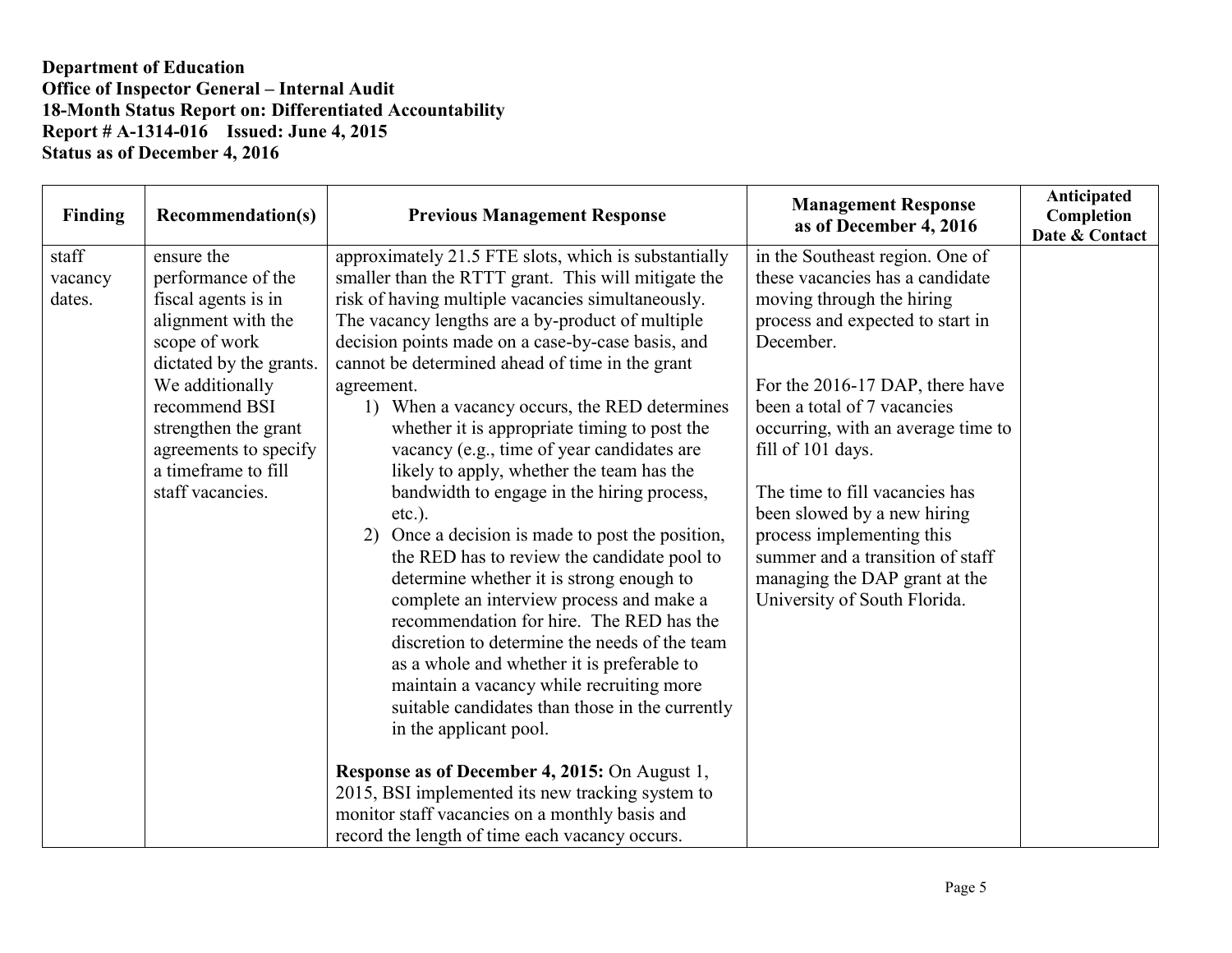| Finding                                                                                                                                     | <b>Recommendation(s)</b>                                                                                                                                                                                                                          | <b>Previous Management Response</b>                                                                                                                                                                                                                                                                                                                                                                                                                                                                                                                                                                       | <b>Management Response</b><br>as of December 4, 2016                                                                                                                                                                                                                                                                                                                            | Anticipated<br>Completion<br>Date & Contact |
|---------------------------------------------------------------------------------------------------------------------------------------------|---------------------------------------------------------------------------------------------------------------------------------------------------------------------------------------------------------------------------------------------------|-----------------------------------------------------------------------------------------------------------------------------------------------------------------------------------------------------------------------------------------------------------------------------------------------------------------------------------------------------------------------------------------------------------------------------------------------------------------------------------------------------------------------------------------------------------------------------------------------------------|---------------------------------------------------------------------------------------------------------------------------------------------------------------------------------------------------------------------------------------------------------------------------------------------------------------------------------------------------------------------------------|---------------------------------------------|
|                                                                                                                                             |                                                                                                                                                                                                                                                   | We have had two vacancies occur on the 2015-16<br>DAP grant. An administrative specialist was vacant<br>47 days, and a school improvement specialist was<br>vacant 122 days. Both positions have been filled.<br><b>Anticipated Completion: Ongoing</b><br><b>Response as of June 3, 2016:</b> As of May 1, we had<br>one vacancy on the DAP grant. A school<br>improvement specialist position in Region 1 was<br>vacant for 90 days. After interviews, an offer was<br>made in early April. However, the candidate was not<br>able to begin work until May 2.<br><b>Anticipated Completion: Ongoing</b> |                                                                                                                                                                                                                                                                                                                                                                                 |                                             |
| <b>BSI</b> did not<br>effectively<br>monitor<br>the<br>performanc<br>e of the<br>fiscal<br>agents for<br>compliance<br>with grant<br>terms. | We recommend BSI<br>contract managers<br>obtain appropriate<br>training for grant<br>monitoring and<br>develop procedures to<br>ensure fiscal agent<br>performance is<br>appropriately<br>monitored for<br>compliance with<br>grant requirements. | Response as of June 4, 2015: There are multiple<br>resources available to provide training and technical<br>assistance to BSI staff in the development and<br>implementation of monitoring procedures. These<br>include but are not limited to<br>Training available through the Departments of<br>$\bullet$<br>Financial Services and Management services<br>relative to contract and grants management<br>Direct support and assistance available from the<br>DOE's Office of Audit Resolution and<br>Monitoring<br>Other DOE staff who have successfully<br>$\bullet$                                  | The DAP grant manager in BSI<br>successfully completed the<br><b>Certified Contract Manager</b><br>course in July 2016.<br>In 2016-17, administration of the<br>DA grant was consolidated to one<br>fiscal agent, the University of<br>South Florida. This, coupled with<br>more detailed deliverables and<br>expectations for the fiscal agent,<br>will allow for more focused | Ongoing<br><b>Christine Evans</b>           |